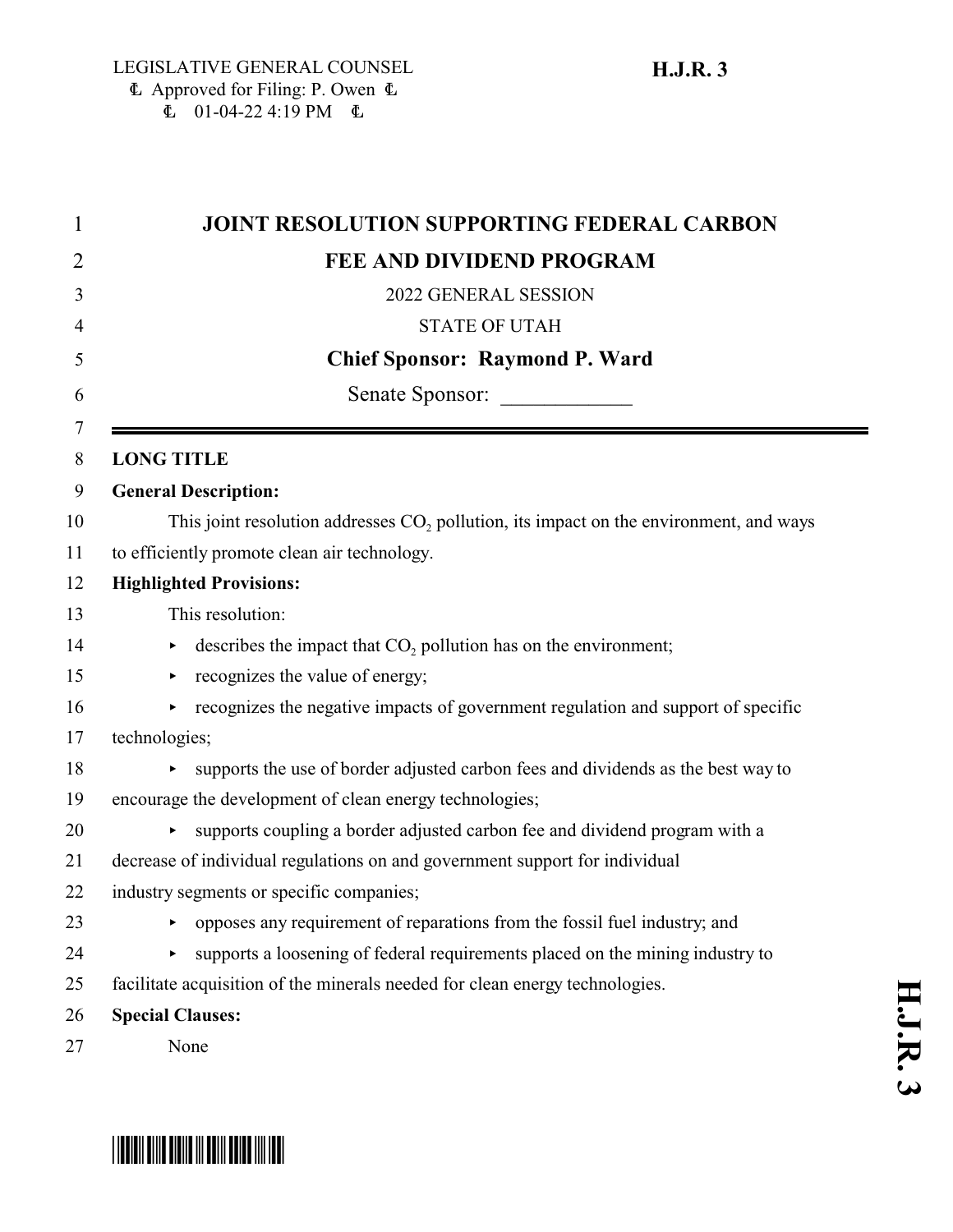| Be it resolved by the Legislature of the state of Utah:                                                  |
|----------------------------------------------------------------------------------------------------------|
| WHEREAS, CO <sub>2</sub> pollutants contribute to the warming of the environment;                        |
| WHEREAS, this global warming is not a hypothetical future, but is already happening,                     |
| as evidenced by an increase in average temperature over the last 60 years by 1 degree                    |
| Fahrenheit globally, 2 degrees Fahrenheit in Utah, and 7 degrees Fahrenheit in the Arctic                |
| Circle;                                                                                                  |
| WHEREAS, on a global scale, continued warming will almost certainly lead to many                         |
| unpredictable, but bad outcomes;                                                                         |
| WHEREAS, on a local level, increased heat would certainly mean decreased snow in                         |
| the winter and decreased available water supply due to increased evaporation losses in the               |
| summer;                                                                                                  |
| WHEREAS, humanity could not have attained the current level of prosperity without                        |
| the energy derived from fossil fuels, and abundant affordable energy is necessary for humanity           |
| to continue to survive and prosper;                                                                      |
| WHEREAS, there are many possible paths forward to generate the needed energy,                            |
| including:                                                                                               |
| • solar power with battery storage;                                                                      |
| • on and off-shore wind power;                                                                           |
| • geothermal energy;                                                                                     |
| • green hydrogen production;                                                                             |
| • coal production paired with carbon capture;                                                            |
| • nuclear energy; or                                                                                     |
| • other unidentified technologies;                                                                       |
| WHEREAS, government decisions that support specific technologies have not resulted                       |
| in the best outcomes and can be prone to corruption;                                                     |
| WHEREAS, free market principles require that a producer pay for the damage caused                        |
| by the pollution generated to manufacture the product that the producer sells;                           |
| WHEREAS, instead of making arbitrary regulations for each particular industry, asking                    |
| for producers of CO <sub>2</sub> pollution to pay for the producer's fair share of the damage caused and |
| then letting individuals and investors in the private market choose which products they wish to          |